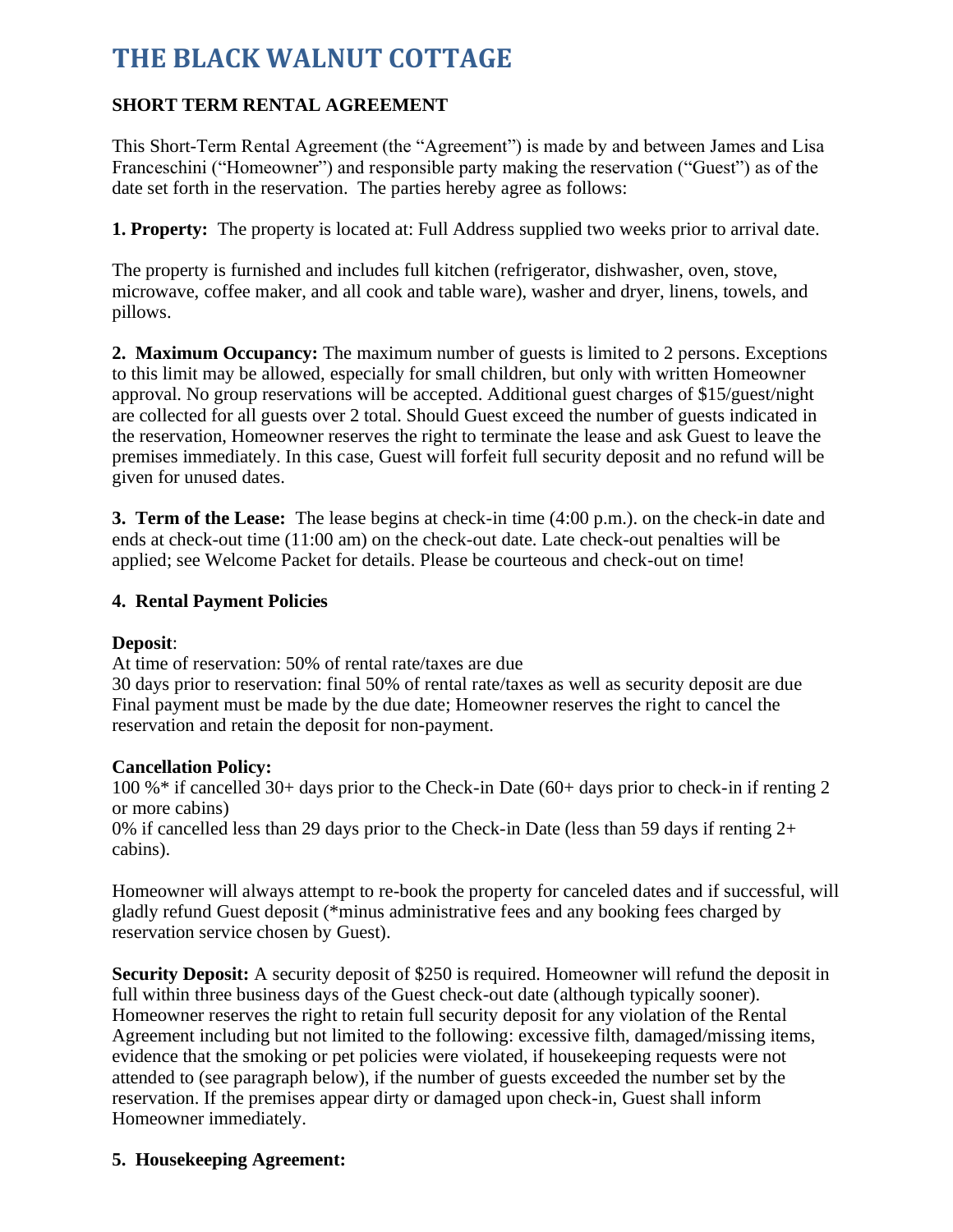There is no daily housekeeping service and Guest has not been charged a housekeeping fee. For guests staying a full week, housekeeping service can be arranged mid-way through your stay for a small fee. Inquire with Homeowners. Please bring your own beach towels; please do not remove towels or linens from the home.

**Guest is responsible for some simple housekeeping items prior to departing.** To avoid a \$150 cleaning fee and possible loss of \$250 security deposit, Guest agrees to do the following before departing:

- Remove all sheets, pillowcases, soiled linens from the bed and place in laundry basket in bedroom. Place all dirty towels from the kitchen and bathroom in bathroom sink.
- Because there is no trash pick-up in this rural area, Guests are required to remove all trash from premises, including the backyard trash can. If Guest does not wish/does not have space to bring trash home with them, we have two trash disposal options: 1) The housekeeper can remove it for you (instructions are in the home and we request you leave a small tip for her). 2) Bring trash to the Luray Landfill at 806 US Hwy 340N, only a few miles away (warning: Landfill closed on Sundays). If they request an account number, please use ours to avoid being charged: Account #65.
- Grill must be wiped down thoroughly, on top of grates as well as under grates, after each use. **This is vital to deter raccoons, mice, opossum, snakes, and yes, even bears.** Supplies are located on top of washer/dryer. Guest will be charged a grill cleaning fee of \$50 if grill is left dirty.
- Leave no dishes in the dishwasher or sink nor perishable foods in the refrigerator.
- Home shall be left in "broom clean" condition, meaning it is free of excessive dirt in all areas. Oven and stove shall be wiped down after each use.
- All furniture, dishes, and accessories shall be returned to their original location in the home.
- All doors and windows must be locked, and heat/AC must be left at the temperature indicated in the sign on wall near thermostat.

Homeowner shall be responsible for routine cleaning of the property after occupancy, but this cleaning does not include the items above or excessive cleaning of kitchen, oven, grill, floors, or any other indoor or outdoor area. Guest hereby authorizes Homeowner to collect a cleaning fee (deducted from security deposit) if above tasks are not completed prior to vacating the property and to collect further fees against the security deposit for excessive filth or damage to the property. Guest further agrees to compensate Homeowner for any damage exceeding the security deposit.

**6. Insurance:** We encourage all renters to purchase traveler insurance.

**7. Payment:** Acceptable payment methods are credit card or electronic check. Personal checks and electronic payment forms accepted at the discretion of the Homeowner.

**8. Functionality of Systems:** Guests are required to follow all instructions posted for use of the property systems and appliances. All appliances (large and small), plumbing and electric systems, televisions, Wi-Fi, cable connections, and hot tub will be assumed by both parties to be in working condition. However, due to circumstances beyond Homeowner's control, one or more of these items may not be operating during any portion of the Guest's stay. It is understood that Homeowner will exercise all efforts to make any repairs needed before or during Guest's stay. Refunds will be offered for Guest's inability to stay at the property for any health/safety concerns (ex-plumbing or electric issue) but not for those items that are considered amenities (Wi-Fi, tv, hot tub, most appliances). Guest is required to contact Homeowner immediately upon discovering a non-working system.

**9.** Guest acknowledges that exterior property surveillance is utilized by the Homeowner for the protection of the Guest and the property.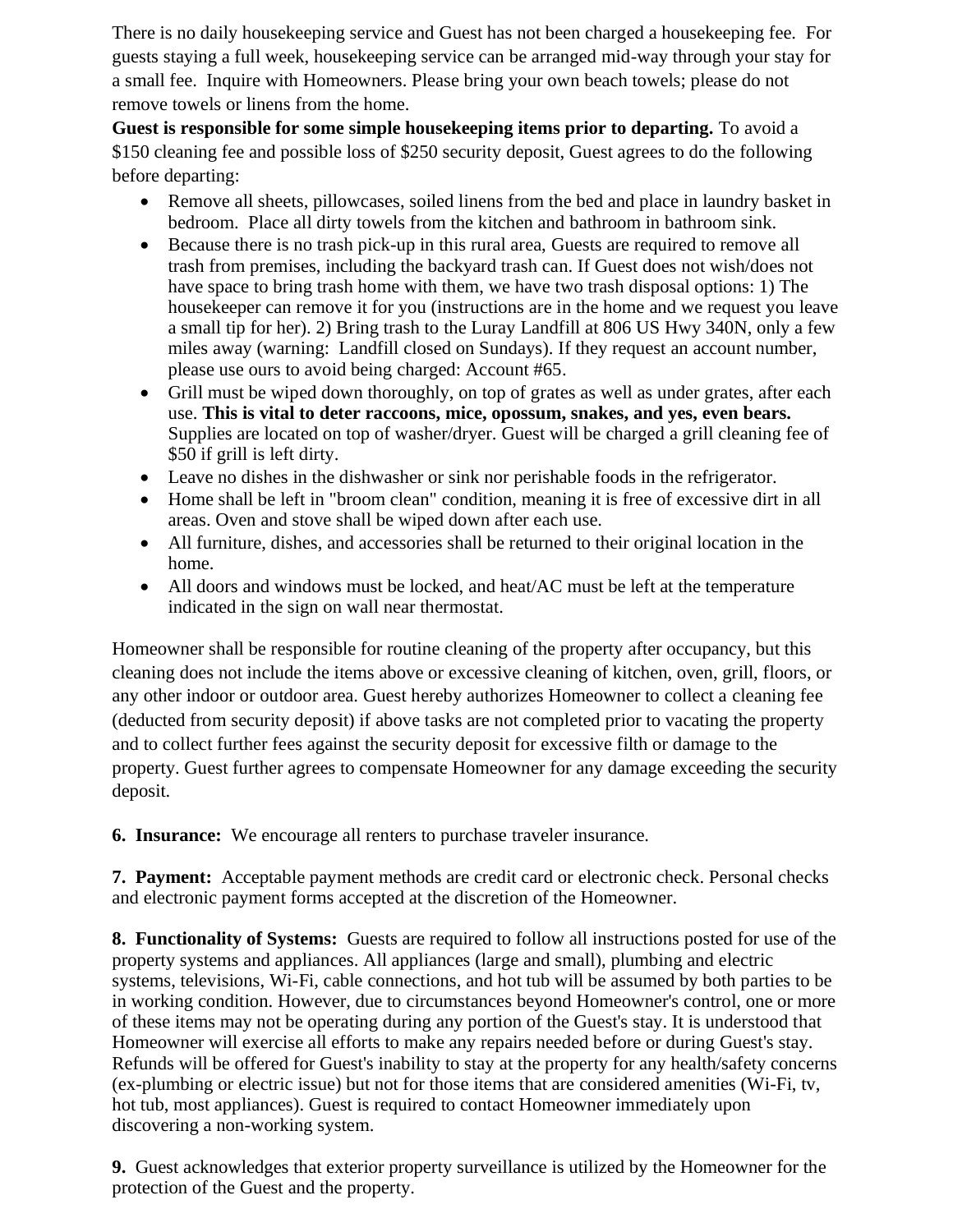**10. Changes to this Rental Agreement** may be made by the Homeowner without notice. A current copy of the Rental Agreement will always be in the home for the Guest and Guest is encouraged to read the Rental Agreement upon arrival. Guest is to abide by all rules in the Rental Agreement present in the property at the time of their arrival. Please note: Any changes made to Paragraph #5 (Rental Payment and Policies) will only affect the Guests who make their reservation after those changes have been made.

**11. Rental Rules:** Guest agrees to always abide by the Rental Rules below and is responsible for ensuring that all members of the rental party do the same:

- **a. Smoking is NOT allowed** in the home or anywhere on the property.
- **b. Pets are NOT allowed** in the home or on the property unless Guest has received an exception in writing from the Homeowners. Violation of this policy will result in loss of security deposit and Guest will be required to leave property immediately, with no refund for unused dates.
- **c. No daytime or overnight guests** other than those in the Guest party established at the time of the reservation may be in or on the property without express written permission from the Homeowner. Guest will forfeit full security deposit if the number of guests in the property exceeds the number set by the reservation and will be asked to vacate the property immediately with no refund for remaining nights.
- d. **The home is privately owned;** the owners are not responsible for any accidents, injuries or illness that occurs while on the premises or its facilities. The Homeowners are not responsible for the loss of personal belongings or valuables of the Guest. Guest expressly assumes the risk of any harm arising from their use of the premises or others included in the reservation.
- e. **Keep the property and all furnishings in good order.** Use appliances only for their intended use.
- **f. Parking:** Parking is limited to 2 vehicles. Vehicles should park on gravel parking pad only. Parking on McCoy Lane or on the grass is not permitted. Any illegally parked cars may be subject to towing; applicable fines/towing fees are the sole responsibility of the vehicle owner.
- **g. Fireplace:** The fireplace is an electric fireplace. Please do not throw any paper or other combustible materials in the fireplace. ALWAYS turn off the fireplace when not in the room or not in the home.
- **h. Water and Septic:** The home is on a well and septic system. The mineral content in the water is moderate and poses no health risks but may show as staining in the commodes if they have been sitting idle for a few days. This can be easily wiped with a sponge. The septic system is highly effective; however, it WILL CLOG if improper material is flushed. DO NOT FLUSH anything other than toilet paper. No feminine products or personal wipes should not be flushed at any time. Guest will be responsible for all fees associated with clogs or any damage to the system. In the kitchen, there is no garbage disposal (septic systems operate best without disposals). DO NOT allow food particles, coffee grounds, or grease to enter the drain. Again, renter will be responsible for all fees associated with damage to the septic system if proper care is not taken.
- **i. Storms:** No refunds will be given for storms unless home is inaccessible via local roadways or lack of power creates unsafe or unsanitary conditions. We recommend four-wheel drive if snow is in the forecast. If Guest is in the home and a snowstorm arrives, the Host will make every effort to remove snow in a timely manner.
- **j. Food and Supplies:** Any food or toiletry items present in the home are available for the Guest to enjoy and Guest is welcome to leave items behind for the next guest. \*\*Please take all perishable foods with you.
- **k. No tents** are allowed to be constructed on the property**. No RVs, campers, or oversized trailers or vehicles** are allowed at any time. Smaller trailers will be allowed on a case-by-case basis, please inquire with Homeowner.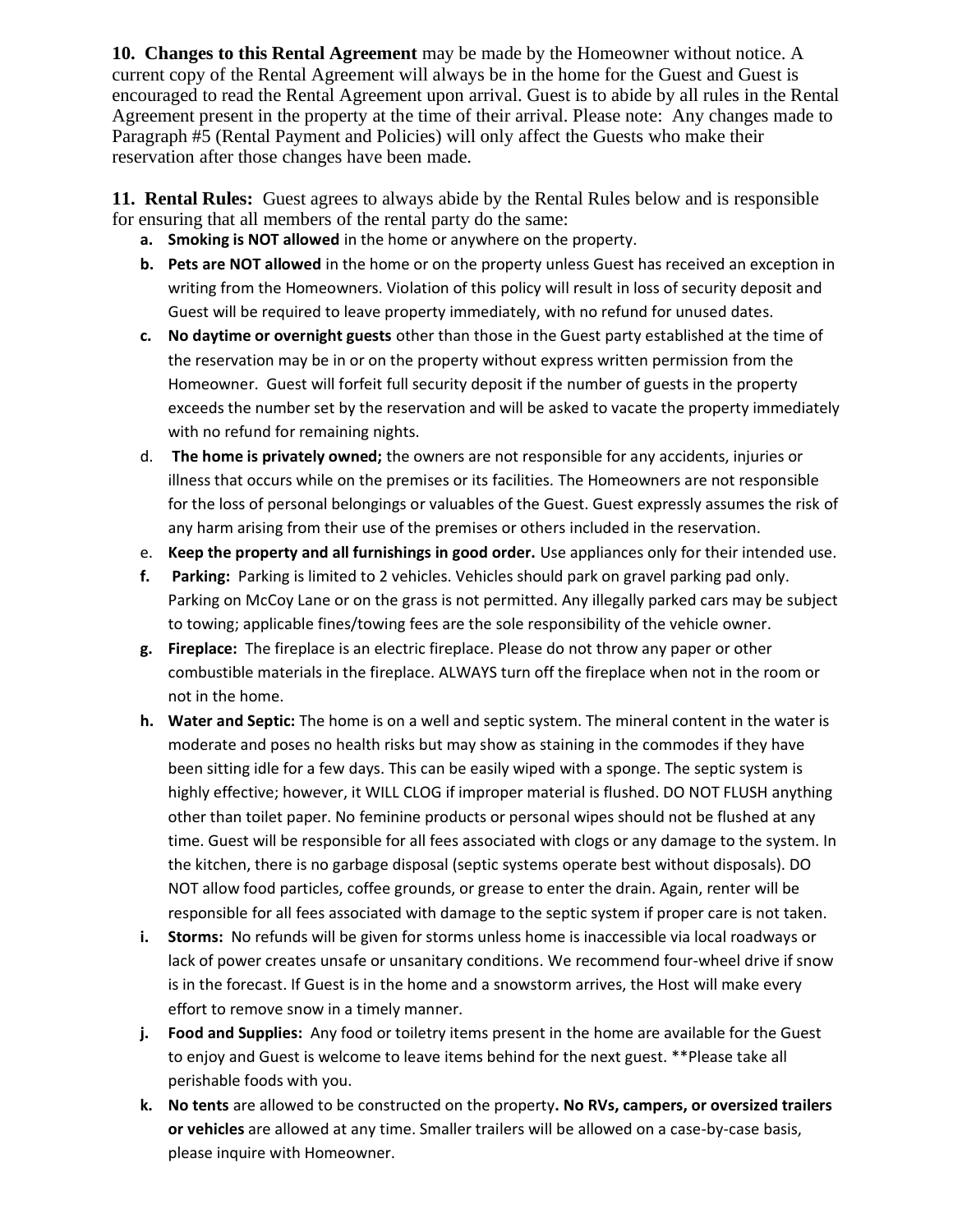- **l. Noise:** Guests are expected to maintain a peaceful environment with consideration and courtesy to neighbors. Noise levels, especially after 9 pm, should be kept to a minimum. Excessive noise or any complaints from neighbors will be grounds for immediate termination of lease with no refund given.
- **m. Entry by Homeowner:** Homeowners reserve the right to enter the property for emergency or repair purposes or if concerned about Guest's care of the home. Homeowner will call the Guest prior to entering on the phone number supplied by the Guest at time of reservation.
- **n. Close all windows when not in home.** Mountain storms can approach with little warning and can be quite strong. Please do not leave windows open when gone as rain will quickly do harm to the wood interior of home.
- **o. Firepit:** It is imperative that Guest uses an abundance of common sense when burning a fire in the fire pit outdoors. **Do not ever produce a roaring fire with embers lifting into the air** as this could lead to embers landing on the deck or home and damage and/or disaster could follow. Children should be always watched to avoid such events and to avoid injury to them. A shovel is located on the rear patio (Black Walnut Cottage) and on the side of the home (Blue Birch Cottage). In case of emergency, this shovel can also be used to gather dirt/sand from the surrounding acreage to place on a fire.
- p. All doors and windows must be closed and locked when not in home and at time of check-out.

**Guest agrees to the terms of this Short-Term Rental Agreement, as evidenced by the electronic signature(s) on file with Reservation Service or our Website, by agreeing to House Rules on Airbnb platform, or by confirmation through email.**